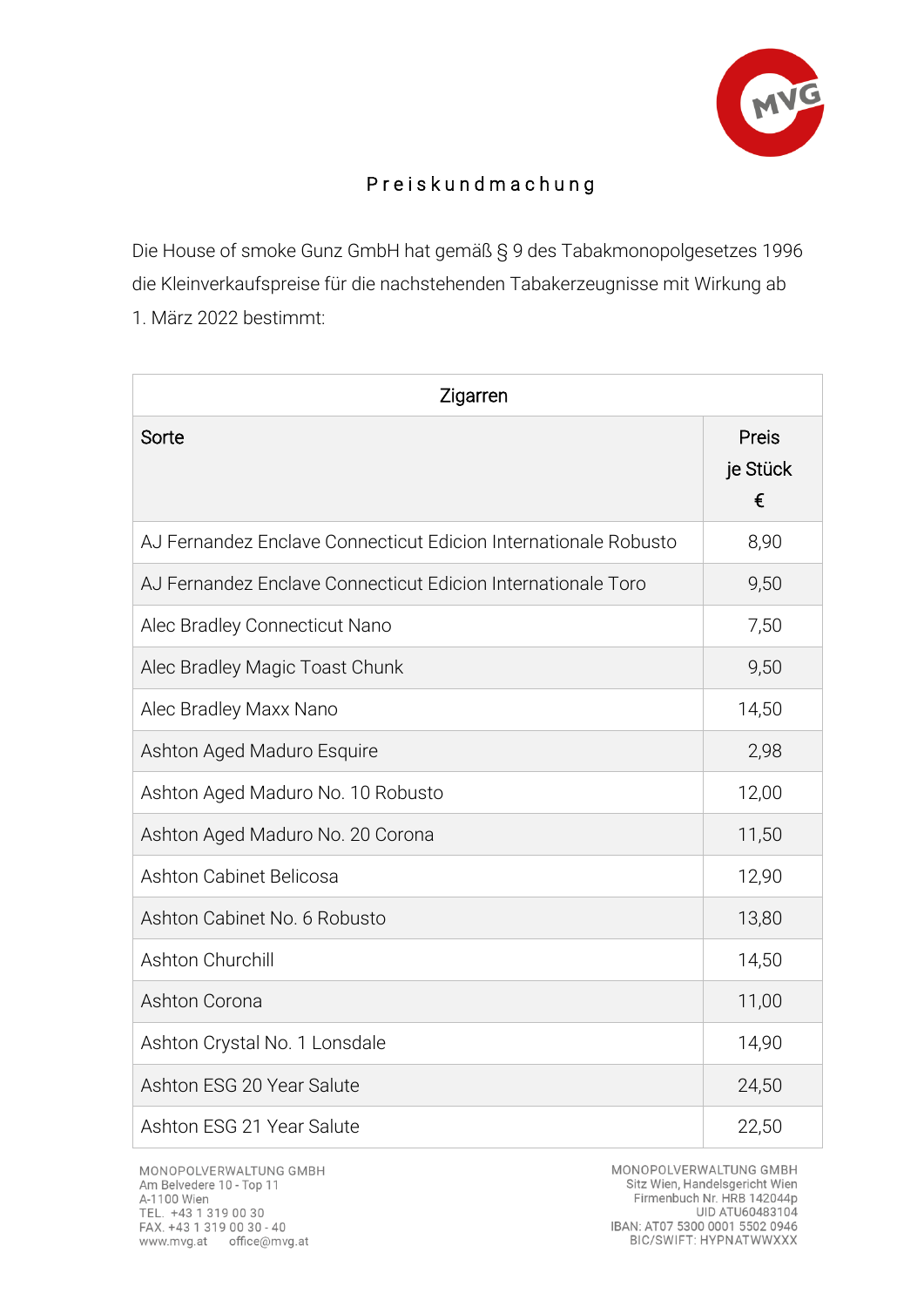| Ashton ESG 22 Year Salute                            | 24,50 |
|------------------------------------------------------|-------|
| Ashton Esquire                                       | 2,98  |
| Ashton Magnum                                        | 11,00 |
| Ashton Mini Cigarillos Connecticut Edition           | 0,85  |
| Ashton Senorita Connecticut Edition                  | 1,50  |
| <b>Ashton Senoritas</b>                              | 1,50  |
| Ashton Symmetry Prism                                | 14,90 |
| Ashton Symmetry Robusto                              | 14,30 |
| Ashton VSG Belicoso No. 1                            | 12,90 |
| Ashton VSG Entchantment                              | 12,90 |
| Ashton VSG Robusto                                   | 12,80 |
| Ashton VSG Wizard                                    | 15,00 |
| Benchmade Gordo                                      | 5,80  |
| Benchmade Robusto                                    | 5,60  |
| Benchmade Toro                                       | 5,80  |
| Condega Serie F Arsenios 5 1/2 x 52 EDICION ESPECIAL | 6,80  |
| Condega Serie F Juanito                              | 5,80  |
| Condega Serie F Lanceros                             | 7,80  |
| Condega Serie F Maduro 5 x 50                        | 6,80  |
| Condega Serie F Marevas                              | 5,80  |
| Condega Serie F Mini Robusto                         | 5,20  |
| Condega Serie F Mini Titanes                         | 6,80  |
| Condega Serie F Perlas                               | 3,95  |
| Condega Serie F Robusto                              | 6,20  |
| Condega Serie F Titanes                              | 7,90  |

MONOPOLVERWALTUNG GMBH<br>Sitz Wien, Handelsgericht Wien<br>Firmenbuch Nr. HRB 142044p<br>UID ATU60483104<br>IBAN: AT88 5300 0019 5502 0940<br>BIC/SWIFT: HYPNATWWXXX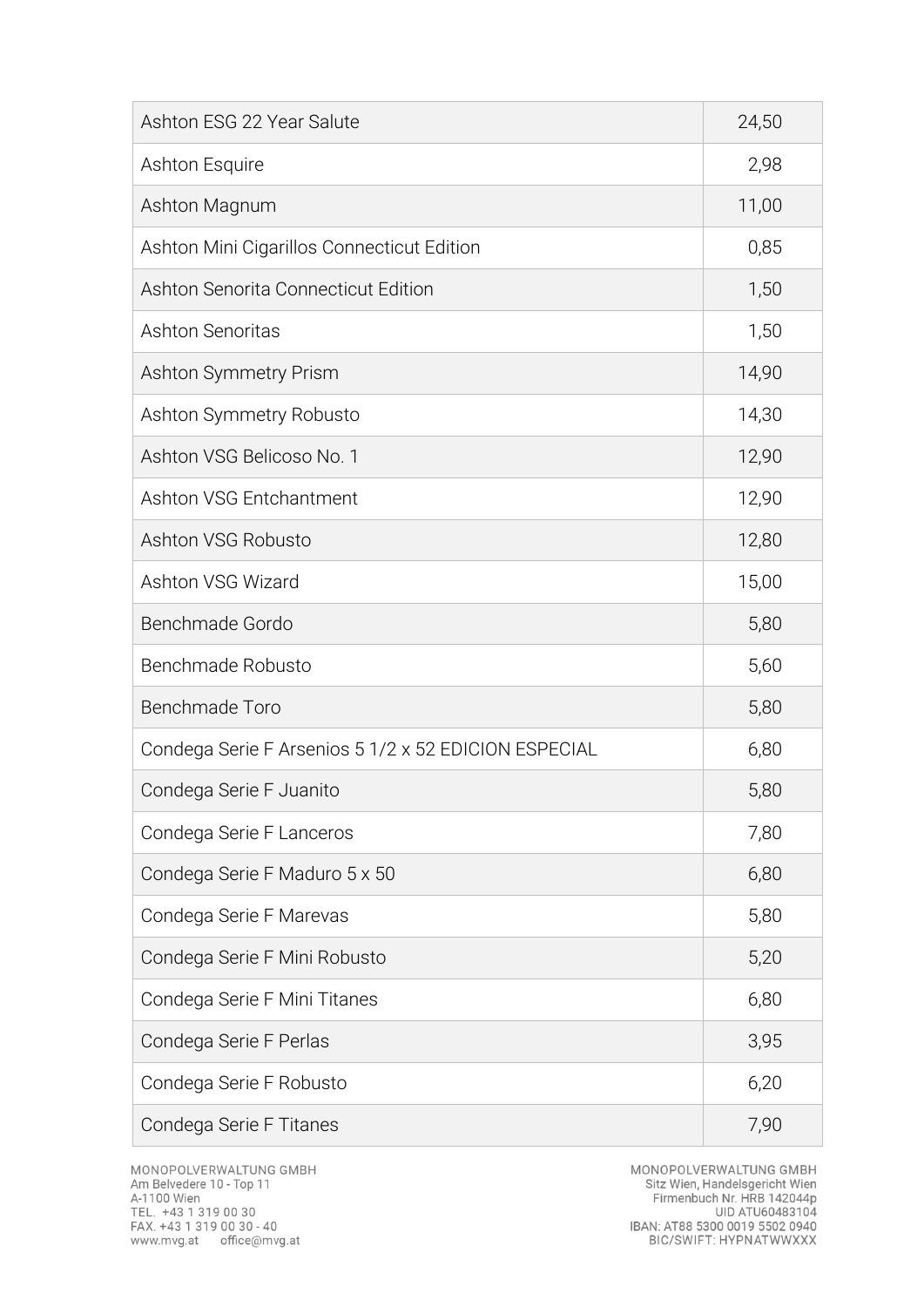| Condega Serie S Half Corona                             | 4,40  |
|---------------------------------------------------------|-------|
| Condega Serie S Magnum 52 Tubo                          | 8,60  |
| Condega Serie S Robusto Tubo                            | 8,00  |
| Condega Serie S Short Robusto Tubo                      | 6,90  |
| H. Upmann Noellas                                       | 16,50 |
| Hoyo de Monterrey Epicure No. 2 Tubos                   | 17,00 |
| Juan Lopez Seleccion No. 2                              | 14,90 |
| Kraken Fanaticos 7 x 70                                 | 7,20  |
| Kraken Lunaticos 8 x 80                                 | 8,80  |
| Kraken Miticos 4 1/2 x 70                               | 6,30  |
| La Aroma del Caribe Base Line El Jefe                   | 10,00 |
| La Aroma del Caribe Base Line Robusto                   | 8,70  |
| La Aroma del Caribe Edicion Especial No. 1 Corona       | 9,80  |
| La Aroma del Caribe Edicion Especial No. 2 Robusto      | 9,50  |
| La Aroma del Caribe Edicion Especial No. 5 Belicoso     | 10,50 |
| La Aroma del Caribe Edicion Especial No. 60 Double Toro | 11,00 |
| La Aroma del Caribe Mi Amor Belicoso                    | 9,50  |
| La Aroma del Caribe Mi Amor Churchill                   | 9,80  |
| La Aroma del Caribe Mi Amor Duque                       | 9,50  |
| La Aroma del Caribe Mi Amor Magnifico                   | 9,70  |
| La Aroma del Caribe Mi Amor Robusto                     | 8,80  |
| La Aroma del Caribe Mi Amor Valentino                   | 10,00 |
| Paradiso 6x60                                           | 11,00 |
| Paradiso Classico Robusto                               | 9,80  |
| Paradiso Coloso                                         | 11,00 |

MONOPOLVERWALTUNG GMBH<br>Sitz Wien, Handelsgericht Wien<br>Firmenbuch Nr. HRB 142044p<br>UID ATU60483104<br>IBAN: AT88 5300 0019 5502 0940<br>BIC/SWIFT: HYPNATWWXXX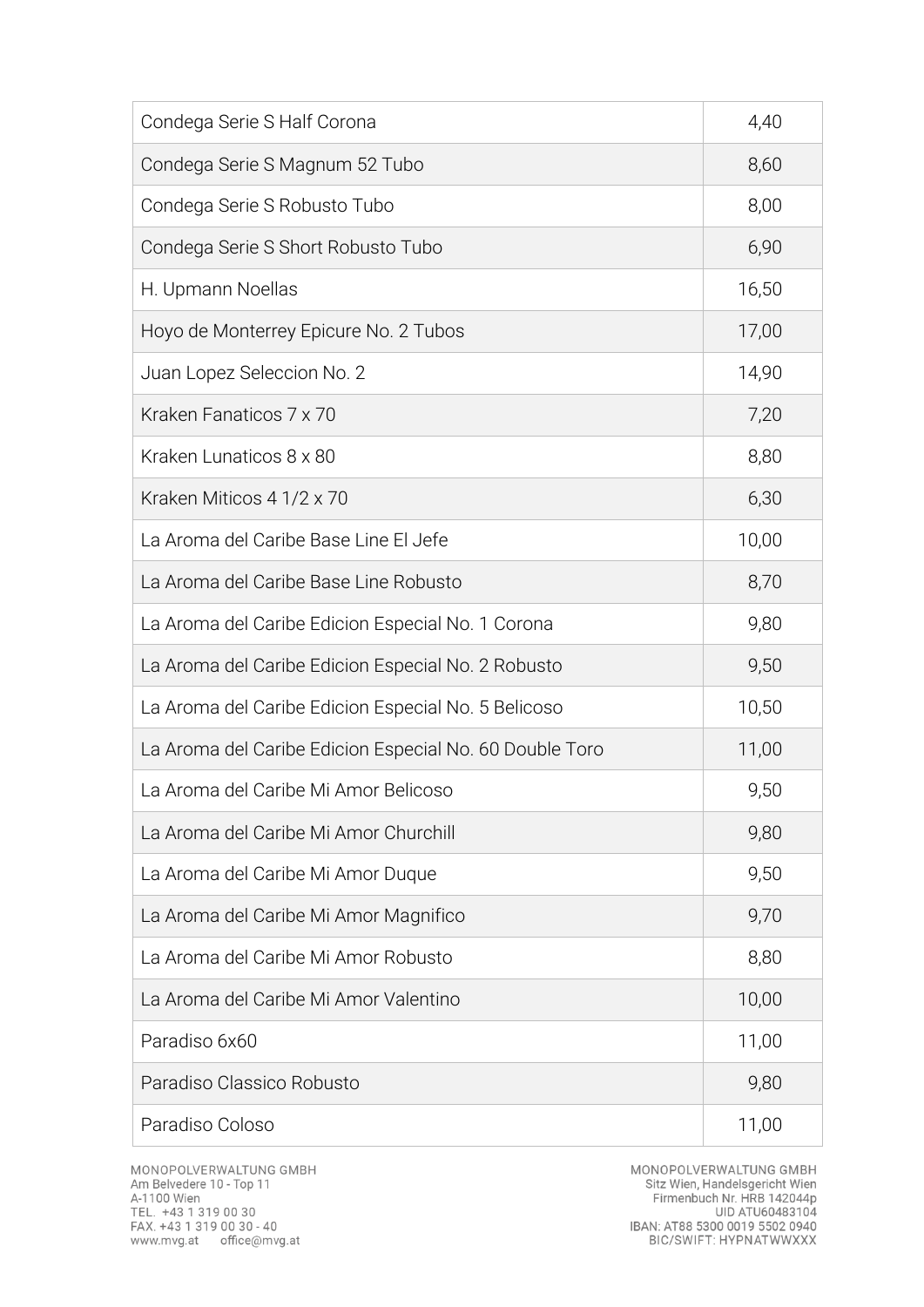| Paradiso Minuto Small Corona          | 8,30  |
|---------------------------------------|-------|
| Paradiso Monumento Churchill          | 11,50 |
| Paradiso Papagayo XXL Toro mas grande | 10,80 |
| Paradiso Quintessence Belicoso        | 10,00 |
| Paradiso Quintessence Epicure         | 10,50 |
| Paradiso Quintessence Robusto         | 9,50  |
| Paradiso Revelation Leviathan         | 10,80 |
| Paradiso Revelation Odysee            | 10,00 |
| Paradiso Revelation Prophet           | 9,40  |
| Partagas Culebras                     | 13,80 |
| Partagas Shorts                       | 9,30  |
| Romeo y Julieta Belvederes            | 7,90  |
| Romeo y Julieta Coronitas en cedro    | 8,40  |
| Santa Clara 1830 Magnum               | 23,00 |
| <b>Umnum Bond</b>                     | 3,20  |
| Umnum Canonazo                        | 3,70  |
| UMNUM Honduras Champion 4 x 60        | 4,30  |
| UMNUM Honduras Robusto 5 x 50         | 3,80  |
| Umnum Jumbo                           | 4,30  |

| Pfeifentabake               |                                |                                 |
|-----------------------------|--------------------------------|---------------------------------|
| Sorte                       | Gewicht<br>je Packung<br>Gramm | <b>Preis</b><br>je Packung<br>€ |
| AL FAKHER THE DOUBLE CRUNCH | 20                             | 2,90                            |

MONOPOLVERWALTUNG GMBH<br>Sitz Wien, Handelsgericht Wien<br>Firmenbuch Nr. HRB 142044p<br>UID ATU60483104<br>IBAN: AT88 5300 0019 5502 0940<br>BIC/SWIFT: HYPNATWWXXX